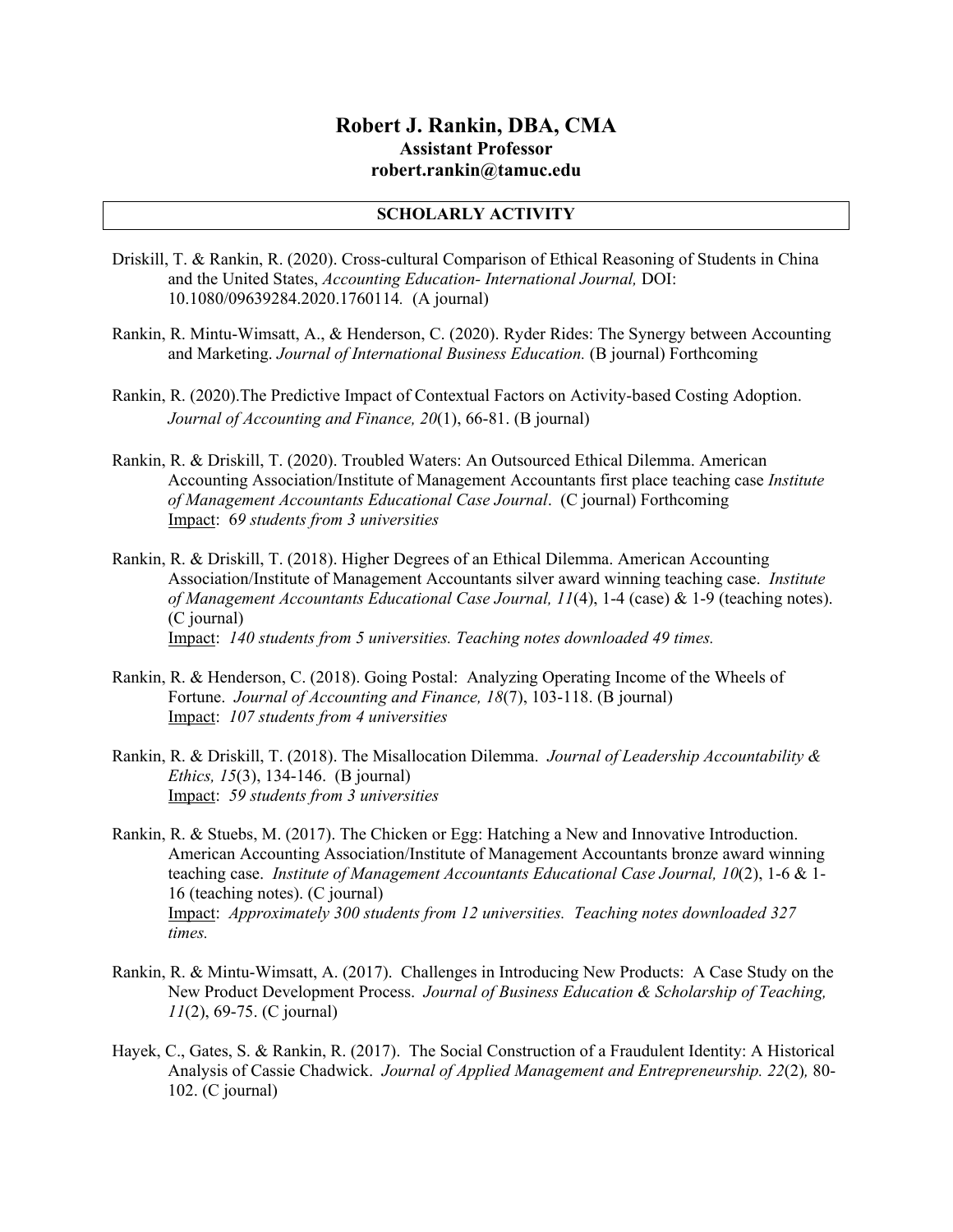#### **PAPERS IN PROGRESS**

- Klevsky, E., Rankin, R., Hickman, L. & Hetrick, A. An Investigation of Similarity/Mimicry Bias Effects on Accountants' Trust in Explanations Provided. Target journal: *Journal of Management Accounting Research* (A+ journal) *Expected submission: August 2020*
- Rankin, R. & Fessler, N. Parson Foods Vegetable: Turning Broccoli into Green Target journal: *Issues in Accounting Education* (A journal) *Expected submission: July 2020*
- Rankin, R., Hsiao, D. & Henderson, C. The Impact of Experiential Learning on Accounting Career Choice Target journal: *Issues in Accounting Education* (A journal) *Expected submission: August 2020*
- Rankin, R. & Henderson, C. Which Wash is the Best Wash? Target journal: *Issues in Accounting Education* (A journal) *Expected submission: December 2020*
- Rankin, R., Driskill, T. & Cassle, J. The Final *Final*: A New Auditor's Ethical Dilemma Target Journal: *International Journal of Auditing* (A journal) *Expected submission: December 2020*
- Rankin, R., Ewing, R. & Stuebs M. Kayso Cheese: Budgetary Slack Conundrum. Target journal: *Journal of Accounting Education* (A journal) *Expected submission: May 2021*

## **CONFERENCE PRESENTATIONS**

- Rankin, R., Hsiao, D. & Henderson, C. (2020). *Post presentation:* The Impact of Experiential Learning on Accounting Career Choice at the American Accounting Association, Southwest Annual Meeting, San Antonio, TX.
- Rankin, R. & Driskill, T. (2020). Troubled Waters: An Outsourced Ethical Dilemma. Paper presented at the American Accounting Association, Management Accounting Section Annual Meeting, Houston, TX.
- Rankin, R. (2019). Higher Degrees of an Ethical Dilemma. Paper presented at the American Accounting Association, Management Accounting Section Teaching Case Conference, Salt Lake City, UT.
- Rankin, R. (2018). Invited speaker on the academic-practitioner gap in managerial accounting at Accounting Education and Research Forum at Panola College, Carthage, TX.
- Rankin, R. (2018). Managerial/cost case studies. Invited presentation at Accounting Education and Research Forum at Tyler Junior College, Tyler, TX.
- Rankin, R. & Driskill, T. (2017). Higher Degrees of an Ethical Dilemma. Paper presented at the American Accounting Association, Management Accounting Section Teaching Case Conference, Dekalb, IL.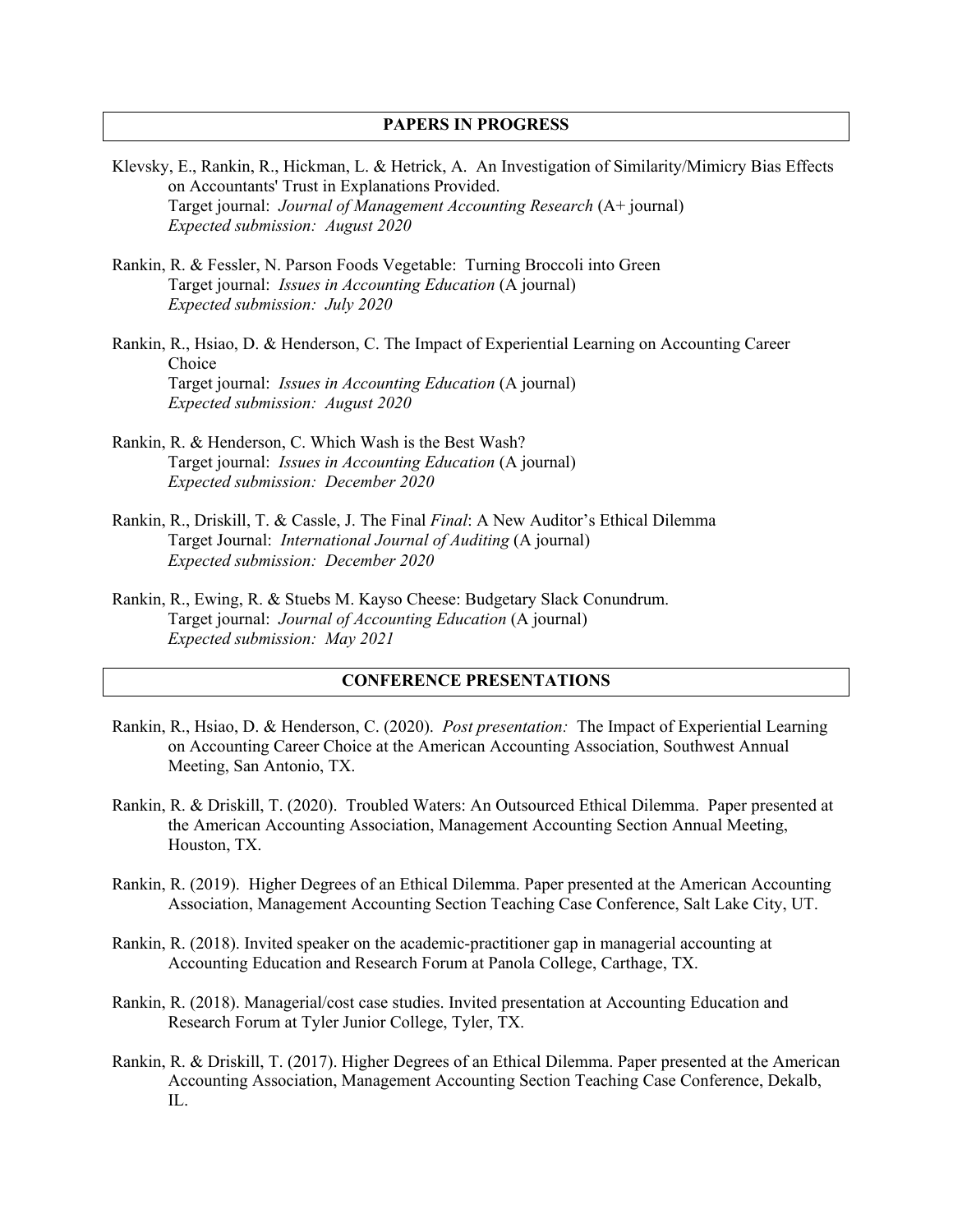- Rankin, R. & Stuebs, M. (2016). The Chicken or Egg: Hatching a New and Innovative Product's Introduction. Paper presented at the American Accounting Association, Management Accounting Teaching Case Conference, San Antonio, TX.
- Hayek, C., Gates, S. & Rankin, R. (2016). The Social Construction of a Fraudulent Identity: A Historical Analysis of Cassie Chadwick. Paper presented at the American Accounting Association, Southwest Regional Conference, Oklahoma City, OK.
- Rankin, R. (2016). *Poster presentation:* The Chicken or Egg: Hatching a New and Innovative Product's Introduction. Presented at the American Accounting Association, Management Accounting Section Annual Meeting, Dallas, TX.
- Rankin, R. (2015). *Poster presentation:* Time Value of Money. Presented at the American Accounting Association, Management Accounting Section Annual Meeting, San Bernadino CA.

#### **HONORS THESES**

- Sherrard, T. *(chair)* (2019). The Empowerment of Motivation in Fraudulent Identity: Insights from the Case of Frank Abagnale Jr. *High honors*
- Gills, C. *(chair)* (2018). Habitat for Humanity's Impact on the Homeowners in the Homebuying Process. *High honors*
- Jessup, L. *(chair)* (2018). Exploring the Impact of Financial Literacy Education on College Students. *High honors*
- House, S. *(chair)* (2016). An Empirical Investigation into ABC Adoption Rates of United States Food Processors. *High honors*

### **TEACHING EXPERIENCE**

| <b>Assistant Professor</b>          | $2019 -$ Present |
|-------------------------------------|------------------|
| <b>Assistant Professional Track</b> | $2016 - 2019$    |
| Instructor                          | $2013 - 2016$    |
| <b>Adjunct Instructor</b>           | $2013 - 2013$    |
| Texas A&M University- Commerce      | Commerce, TX     |

*Courses taught: Undergraduate:* Principles of Accounting I (Financial), Principles of Accounting II (Managerial), (face-to-face, on-line), Intermediate Accounting I, Certified Management Accounting Prep, Cost Accounting (face-to-face, on-line), Honors Thesis, Honors Reading, International Business, Accounting Information Systems (on-line)

*Graduate:* Financial Statement Analysis (on-line), Accounting for Managers (on-line), Advanced Managerial Accounting (face-to-face, on-line), International Business, Accounting Information Systems (on-line)

| Instructor           | $2009 - 2013$ |
|----------------------|---------------|
| Paris Junior College | Paris, TX     |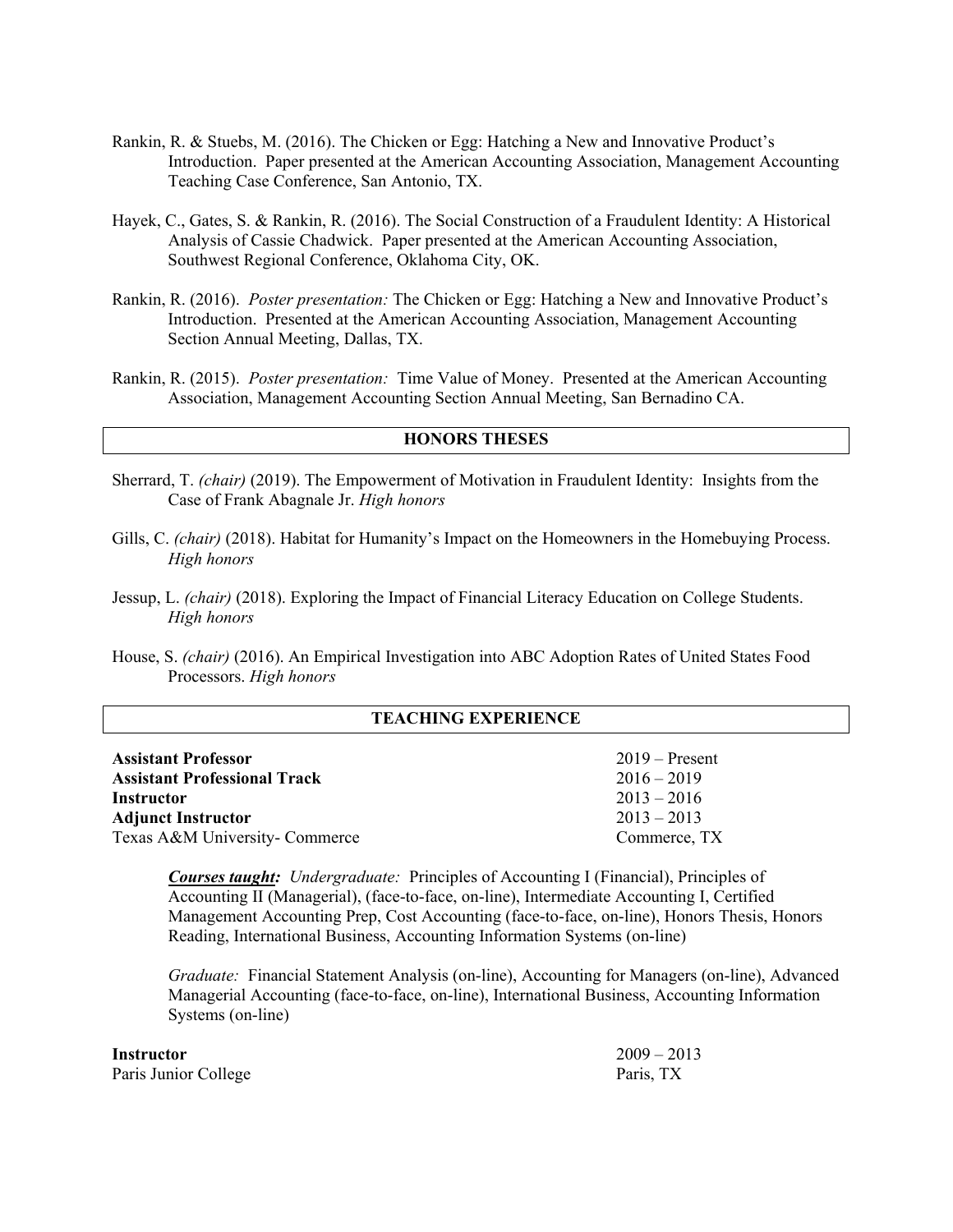*Courses taught: Undergraduate:* Introduction to Accounting, Financial Management, Principles of Accounting I & II

Northeast Texas Community College

**Adjunct Instructor**<br>
2006 – 2008<br>
2006 – 2008<br>
2006 – 2008<br>
2006 – 2008<br>
2006 – 2008

*Courses taught:* Introduction to Business, Introduction to Accounting

| <b>AWARDS</b>    |                                                                                                                                                                                                                                            |  |
|------------------|--------------------------------------------------------------------------------------------------------------------------------------------------------------------------------------------------------------------------------------------|--|
| <b>Scholarly</b> |                                                                                                                                                                                                                                            |  |
| Activity:        | <i>First Place.</i> (2019). American Accounting Association/Institute of Management<br>Accountants Educational Teaching Case Competition for Troubled Waters: An<br><b>Outsourced Ethical Dilemma</b>                                      |  |
|                  | Second Place. (2017). American Accounting Association/Institute of Management<br>Accountants Educational Teaching Case Competition Teaching Case Competition for<br>Higher Degrees of an Ethical Dilemma.                                  |  |
|                  | <i>Bronze Award.</i> (2016). American Accounting Association/Institute of Management<br>Accountants Educational Teaching Case Competition Teaching Case Competition for<br>The Chicken or Egg: Hatching a New and Innovative Introduction. |  |
| <b>Teaching:</b> | Outstanding Teacher. (2016). National Society of Leadership and Success                                                                                                                                                                    |  |
| University:      | Awarded faculty star designation (2017)<br>Latino American Mentorship Program Faculty Advisor of the semester (Fall 2017)<br>Global Scholar (2017)<br>Beta Gamma Sigma (2017)                                                              |  |
|                  | <b>CEDVIOR</b>                                                                                                                                                                                                                             |  |

#### **SERVICE**

*University:*

| <b>University Hearing Board</b> (member)                      | 2018 to present |
|---------------------------------------------------------------|-----------------|
| <b>Graduate Representative Dissertation Proposal (member)</b> | 2018 to present |
| <b>Latino American Mentorship Program</b> (advisory board)    | 2017 to present |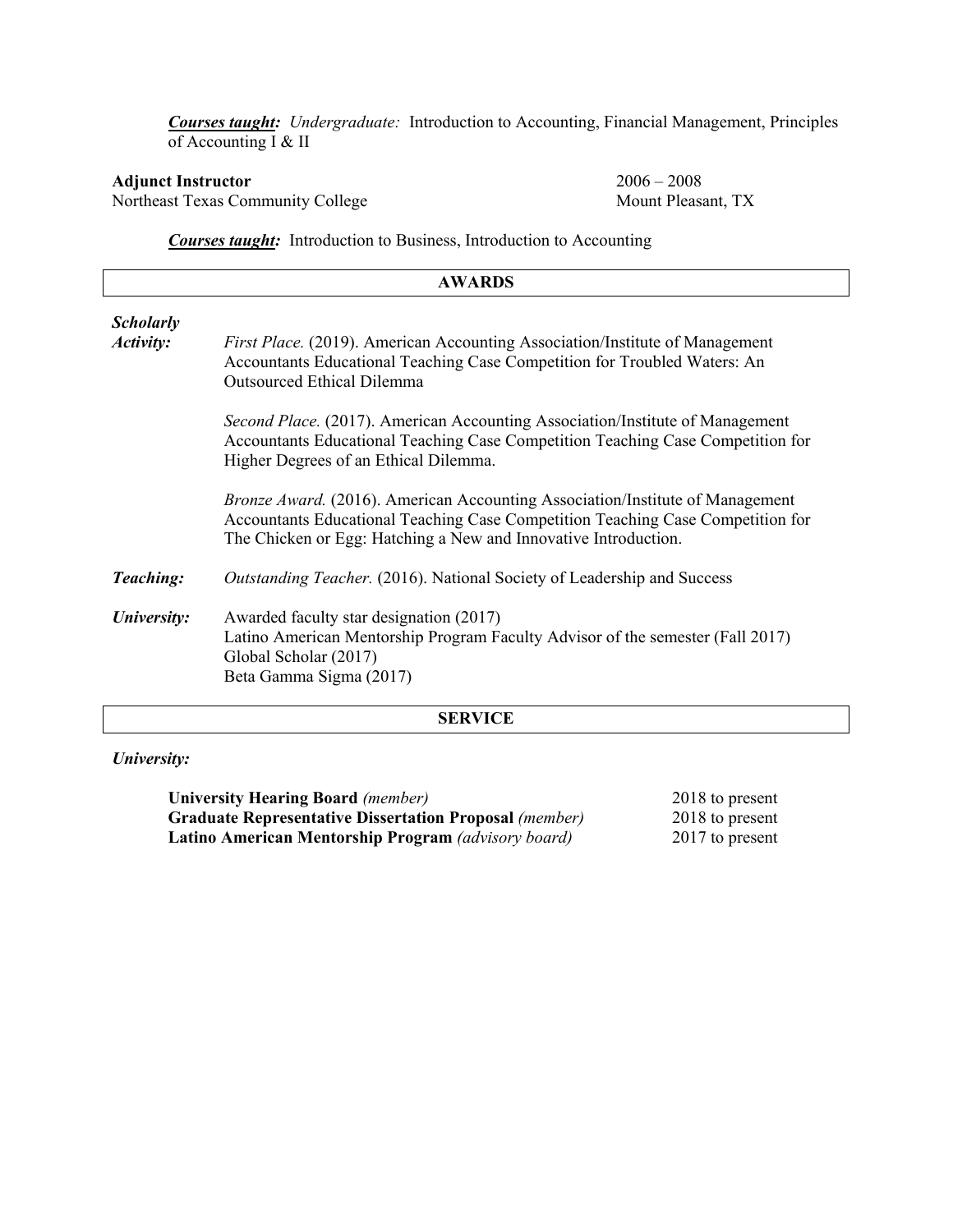#### *College of Business:*

**Strategy Team** *(member),* 2017

#### **Assurance of Learning** *(member)*, 2014 to present

-Undergraduate accounting program assessment *(author/coordinator)*, 2014 to present -Undergraduate competency exam undergraduate accounting *(leader)*, 2016 to present

#### **Search Committees**

-Instructor *(member)*, Spring 2020 Assistant Professor Accounting *(member)*, Fall 2019 -Instructor *(member)*, Summer 2015 **-**Assistant Professor Accounting *(member)*, Spring 2014 **-**Dean College of Business and Entrepreneurship *(member)*, Fall 2013

#### **China Exchange**

-Led Educational Exchange Program with Chinese University of GeoSciences Beijing, 2017 – 2018 & 2020

#### **Scholarship Committees**

**-**Accounting *(member)*, 2014 to present **-**China Study Abroad *(member)*, 2016, 2018 & 2020

#### **Student Focused**

**-**Beta Alpha Psi *(faculty advisor)*, 2014 to 2017 **-**Honors college thesis (four) *(student advisor)*, 2014 to present **-**Finalist for Faculty in Residence Program, 2016

#### *Professional:*

Editorial Advisory & Review Board: *Institute of Management Accountants Educational Case Journal* (C journal), 2016 to present

Reviewer: *Advances in Management Accounting* (A journal), 2020 to present

Reviewer: *Journal of Small Business and Entrepreneurship* (C journal), 2014

Faculty Advocate: Institute of Management Accountants, 2013 to present

#### *Community:*

**Commerce Community Action Program,** *(board member),* 2016 to 2018

**Mount Pleasant Habitat for Humanity,** *(treasurer/board member)*, 2009 to 2018

**South Jefferson Baptist Church Handyman Mission** *(member)*, 2008 to 2017

**College for All Texans with the Texas Higher Education Coordinating Board**  *(member),* Established expected competencies for high school, associates, bachelors, and masters in business degrees, 2010 to 2012